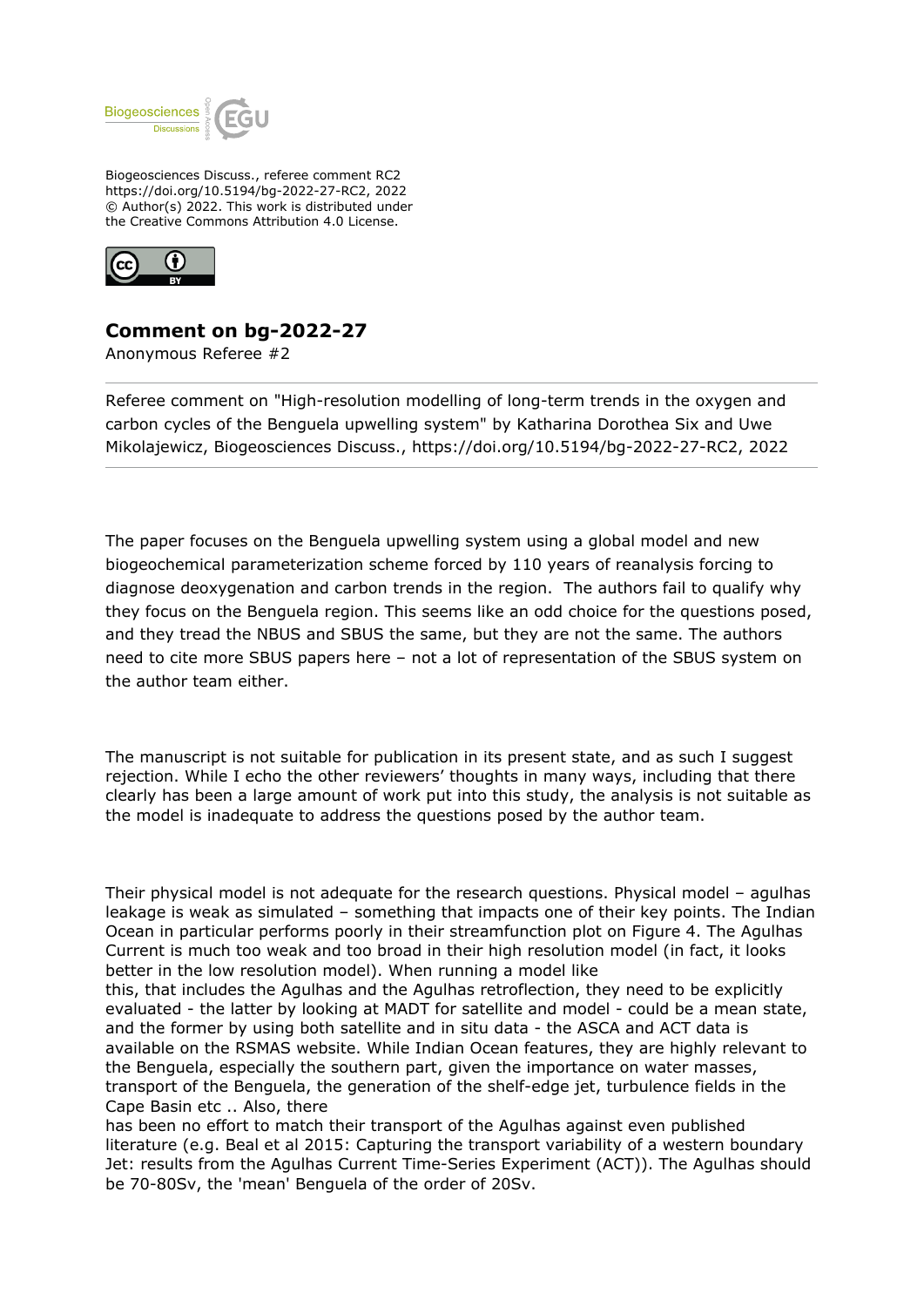This will impact their leakage and their assessment of the extent of south Indian Ocean water (FIg 5).

Their use of a climatological mean in Figure 8, used for an assessment of the coastal upwelling cells, doesn't make sense given that there is a strong seasonal signal in the south and a weak one further north. The southern Benguela upwelling cells will then of course be underestimated here. Given that their focus was on the coastal upwelling here, it is unclear why the authors took vertical velocities at a depth of 100 m when something more like 30/50 m would be more appropriate. Maybe the vertical layers

in their model does not allow for this?

The description of Figure 7 made out that it captured the velocities well, however, their HR model shows intense offshore flow at ~34S which is just not realistic, and their offshore meridional velocities are underestimated, while they are too strong and uniform over the shelf. Instead of separating meridional and zonal velocities, one possible way forward is to show (as a proxy for surface geostrophic flow): either MADT (from satellite) compared with mean SSH from the models and/or

current speeds overlaid with vectors.

Another metric for evaluation used in this region (given the intense offshore turbulence) is surface eddy kinetic energy (model vs. satellite). This would've given them a good sense of how well the leakage is reproduced.

Minor comments:

Looking at annual mean is biased in a seasonal upwelling system like the SBUS.

Hypoxia in the NBUS is source water dependent which changes seasonally, unlike the SBUS – which seems important to the mechanism described within. See Jarre et al. 2019.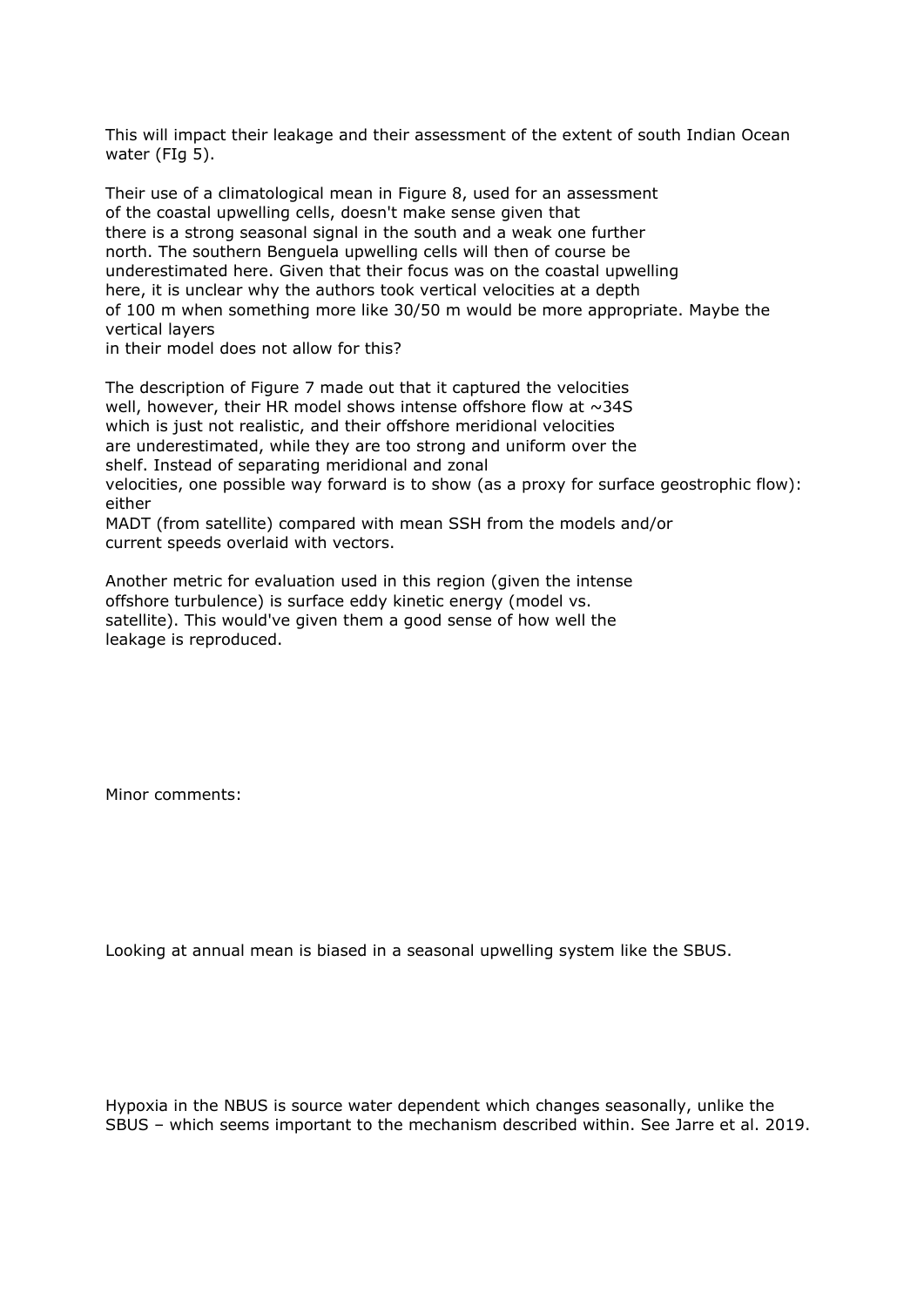Water column denitrification is not thought to happen broadly except in pockets

Coupled denitrification with nitrification in water column – this is observed in the SBUS see Flynn et al. 2021.

Methods:

Line 112-113 – what is the ratio for oxygen and alkalinity chosen?

Sinking fluxes seem slow for shell material – which would sink out more like 80 m/d

Model evaluation is weak. Please consider comparison to glodapv2 O2? What about CLIVAR sections from the region?

There is also a regional climatology for O2 as well along the St. Helena Bay line.